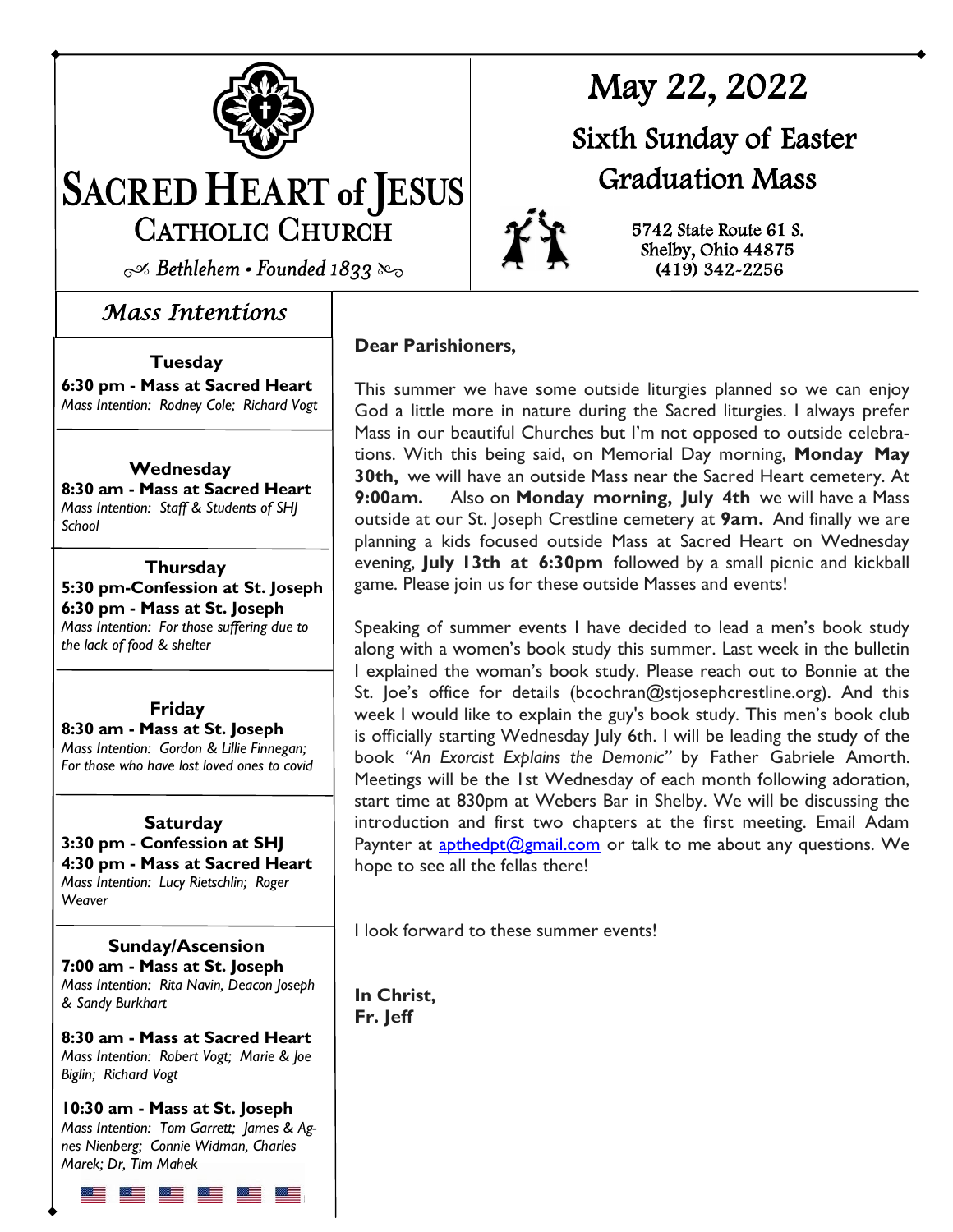| OLLECTION:                                                                    | LITURGICAL MINISTERS                                                                                             |                                                                                                                                        |
|-------------------------------------------------------------------------------|------------------------------------------------------------------------------------------------------------------|----------------------------------------------------------------------------------------------------------------------------------------|
| May 15, 2022                                                                  | Wednesday, May 25th. School Mass                                                                                 |                                                                                                                                        |
| \$3,487.00                                                                    | Saturday, May 28th.                                                                                              | Sunday, May 29th.                                                                                                                      |
| Offertory<br>\$3,292.00                                                       | <b>MUSIC MINISTER</b><br>Kevin & Becky                                                                           | <b>MUSIC MINISTER</b><br>Sean Beeson                                                                                                   |
| Gen. Maintenance<br>20.00<br>S<br>Cemetery<br>75.00<br>Easter<br>100.00<br>\$ | <b>SERVERS</b><br>Eva & Felix Beeson<br><b>OFFERTORY</b><br><b>Steve Gosser Family</b><br><b>EXTRAORDINARY</b>   | <b>SERVERS</b><br><b>Blaise &amp; Gus Metzger</b><br><b>OFFERTORY</b><br>Steve Vogt Family<br><b>EXTRAORDINARY</b><br><b>MINISTERS</b> |
| Online<br>\$791.00<br>Thank You I                                             | <b>MINISTERS</b><br>JoAnn Claytor<br>Rosanne Conley<br><b>USHERS</b><br><b>Steve Gosser</b><br>Anthony Schroeder | Deacon Steve Vogt<br>Stan Cain<br><b>USHERS</b><br>Dave Kromer<br>John Finnegan                                                        |
|                                                                               | <b>LECTOR</b><br>Kathy Paynter                                                                                   | <b>LECTOR</b><br>Sarah Metzger<br><b>COUNTERS</b><br>Sheila Vogt & Veronica Cain                                                       |

## Bible Readings for the Week of May 22, 2022

| <b>Monday</b>   | Acts 16:11-15, Ps 149:1b-6a, 9b, Jn 15:26-16:4a                                 |
|-----------------|---------------------------------------------------------------------------------|
| <b>Tuesday</b>  | Acts 16:22-34, Ps 138:1-3, 7c-8, Jn 16:5-11                                     |
|                 | Wednesday Acts 17:15, 22-18:1, Ps 148:1-2, 11-14, Jn 16:12-15                   |
| <b>Thursday</b> | Acts 18:1-8, Ps 98:1-4, Jn 16:16-20                                             |
| <b>Friday</b>   | Acts 18:9-18, Ps 47:2-7, Jn 16:20-23                                            |
| <b>Saturday</b> | Acts 1:1-11, Ps 47::2-3, 6-9, Eph 1:17-23 or Heb 9:24-28, 10:19-23, Lk 24:46-53 |
| <b>Sunday</b>   | Acts 1:1-11, Ps 47:2-3, 6-9, Eph 1:17-23 or Heb 9:24-28, 10:19-23, Lk 24:46-53  |

## Bulletin sponsors of the week:



 $\overline{a}$ 

**Crawford Drainage Co. Specialists in farm drainage**

**Bob Niese, Rick Gosser Ken Niese-owners** 

> *Rick: 419-631-1598 Ken: 419-564-4720 Bob: 419-347-6567*

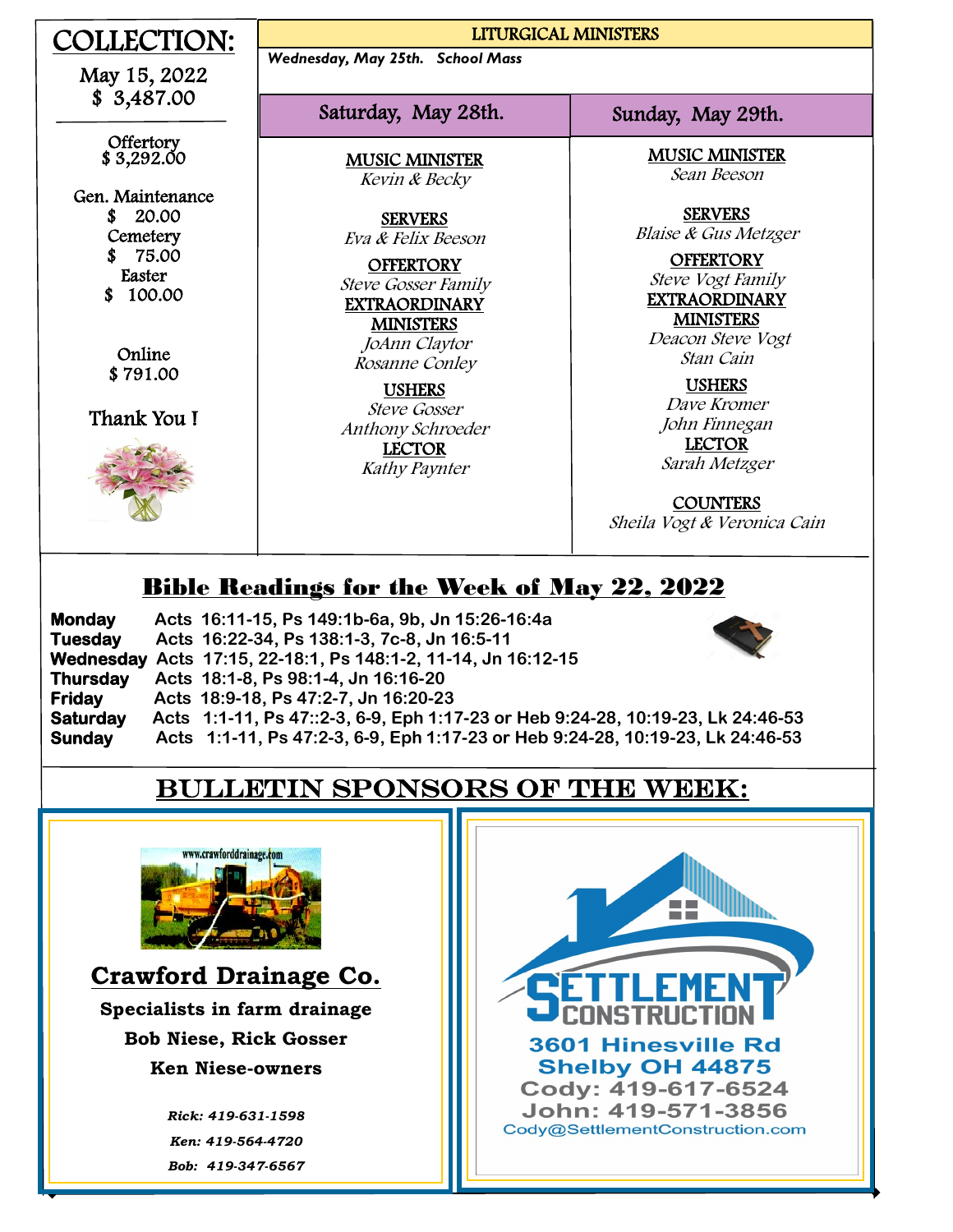#### **Are you a Catholic homeschooling family in the Toledo Diocese?**

Please join us at **7:00 pm on Tuesday, June 7, 2022,** at Queen of the Most Holy Rosary Cathedral in Toledo for our Annual Diocesan Homecoming Mass and Graduation. Bishop Daniel E. Thomas will be celebrating our Mass.

It's a wonderful evening of prayer, fellowship, food, and fun! Please bring a snack to share for the reception immediately following the Mass.

If you have a student who will be graduating 8th grade or a High School senior and would like him/her to participate in the ceremony after the Mass, please email Monica Depinet at homeschoolmasstoledo@gmail.com by May 30.



Join your Catholic faith community on campus today.

signupnc.newmanministry.com



#### **Annual Catholic Appeal Update**

ACA Request Letter #2 has been sent as of last Thursday, Friday and today. As of **05/09/2022** the Diocese has achieved nearly **78%** of their **\$3,250,000** goal.



**Sacred Heart Parish** is at 70.82% of our \$16,797 goal ! We still need **\$3,002.00.** Envelopes remain in the back of church or to learn more at: acatoledo.org

**Thank you for your continued generosity!**

### **Congratulations Cain Family!**

Shepard Hayes Cain, whose parents are Devin and Kimberlie, was baptized during the 8:30 Mass last Sunday May 15th. By Fr. Jeffery Smith.

**May God Bless Shepard and his family!**

#### **PT Teacher Aide Position Opening at Sacred Heart School 22/23 School Yr.**

Mondays, Tuesdays, Thursdays and Fridays, 8:00 A.M. – 2:00 P.M., Responsibilities will consist of but not limited to working with the classroom teachers, students, and supervising lunch duty. Applicant should be dependable, flexible, and display a good attitude. Qualifications needed are: a high school diploma and must pass BCI and FBI checks. Please send resume to:

[Lmyers@shelbysacredheart.org.](mailto:Lmyers@shelbysacredheart.org)



#### **Upcoming Meetings**

 **May 24th: Finance Council**

 **Please let your council moderator know if you need replaced for 2022-23.**

Next week our special collection supports the **Catholic Communications Campaign.** This campaign engages and builds Catholic communications in the United States and developing countries using the internet, television, radio and print media. Half of the money collected remains in the Toledo Diocese to fund local communication efforts. Your support helps spread the Gospel message! To learn more: *www.usccb.org/ccc.*

#### **Suggested Blue Barrel Shopping List:**

Canned potatoes and tomatoes. Cream of mushroom and chicken noodle soups. Egg noodles.

 *Thank you for your generous donations!*